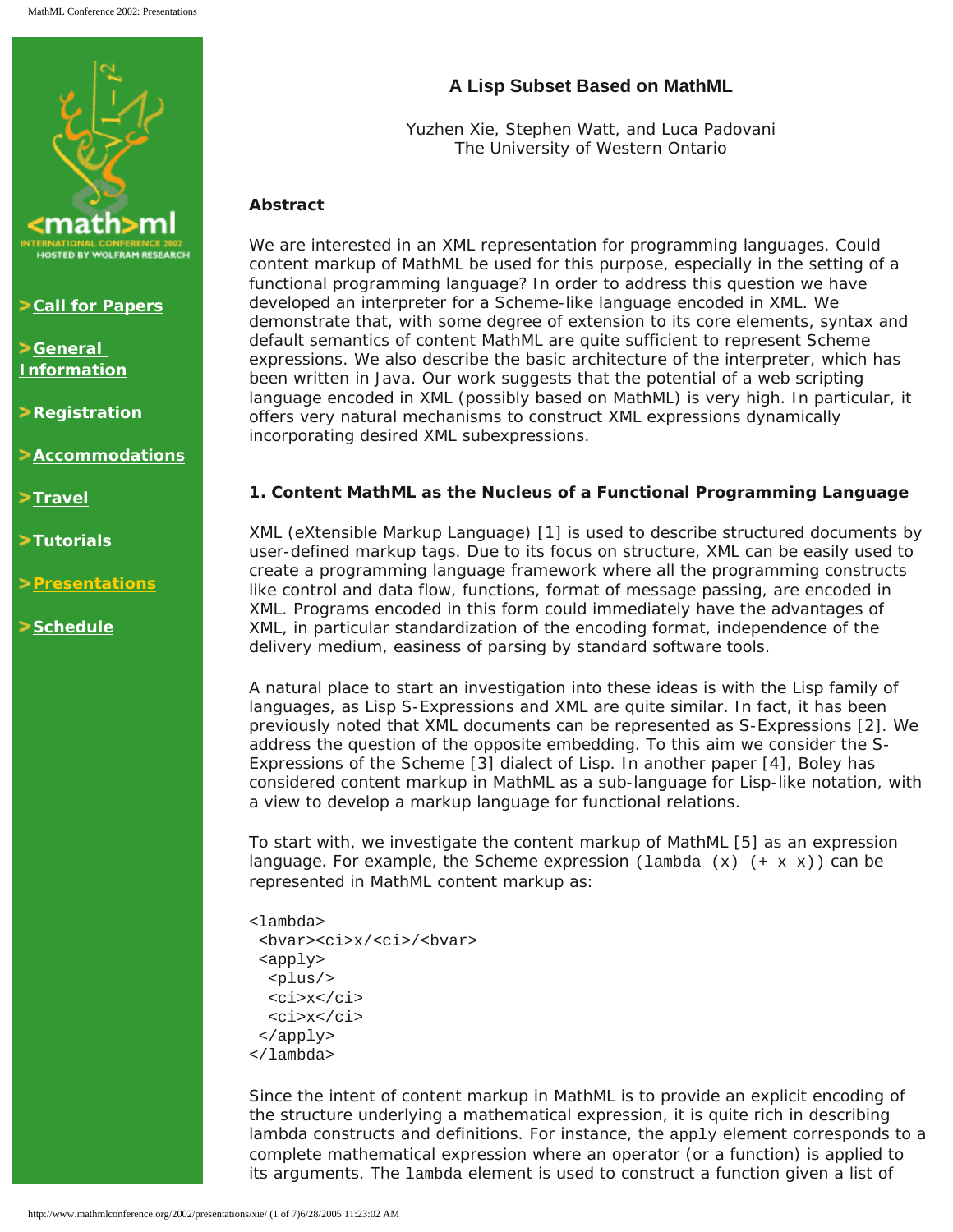variables to bind (the functions' arguments) and an expression (the function's body). A declare construct associates specific properties or meanings to a mathematical object. Identifiers, numbers and symbols are encoded by ci, cn, and csymbol respectively. csymbol, in particular, can be used to extend content MathML when none of the default elements is suitable to represent a specific operator or a specific function.

The characteristics of the container elements in MathML content markup make them adequate to represent expressions, functions, and definitions in a programming language. Container elements are used in a simple, recursive way and constructs can be nested at arbitrary depth. As a more complete example, the Scheme expression (define reverse-subtract (lambda  $(x y)$  (-  $y x$ ))) can be encoded as the following MathML content fragment:

```
<declare>
 <ci>reverse-subtract</ci>
  <lambda>
   <bvar><ci>x</ci></bvar>
   <bvar><ci>y</ci></bvar>
   <apply>
   <minus/>
   <ci>y</ci>
    <ci>x</ci>
   </apply>
  </lambda>
</declare>
```
After having established such encoding, the next natural step is the definition of a notion of expression evaluation in MathML. MathML does not encompass any notion of parameter passing. Furthermore, some operators and symbols that are specific to Scheme, such as cons and '(), are not part of the core content elements in MathML. But, as we noticed before, content MathML provides a csymbol element whose semantics can be defined externally by the user. Such element gives content MathML enough flexibility to be used as a programming language.

There is also an issue about types: MathML types do not correspond directly to the types of Scheme. Although the cn element has an attribute type that can be used to specify the type of numbers, the data types available are far too simple and not extendible. In particular, there is no way to declare complex data types for pairs or lists in Scheme. Nevertheless, since Scheme is loosely and dynamically typed, data typing can be handled in the XML-Scheme interpreter.

#### **2. XML-Scheme Syntax and Grammar**

The XML-Scheme language is described by the content MathML elements with some degree of extension to its elements. The core content elements of MathML are used to represent most of the first class operators, constants and symbols, data flow and control, expressions, and function definitions. As already anticipated, the csymbol element is used to create symbols having a particular meaning in Scheme but that are not part of the core content elements in MathML. Even though it would be easier to define tags and semantics for symbols such as <cons>, this approach is not extendible, and treats some functions, like cons, differently from other functions like reverse-subtract. The core content MathML together with the elements created using csymbol form XML-Scheme, which is an XML representation for a Lisplike subset of functional programming language.

In this study, a few new elements were invented to meet the particular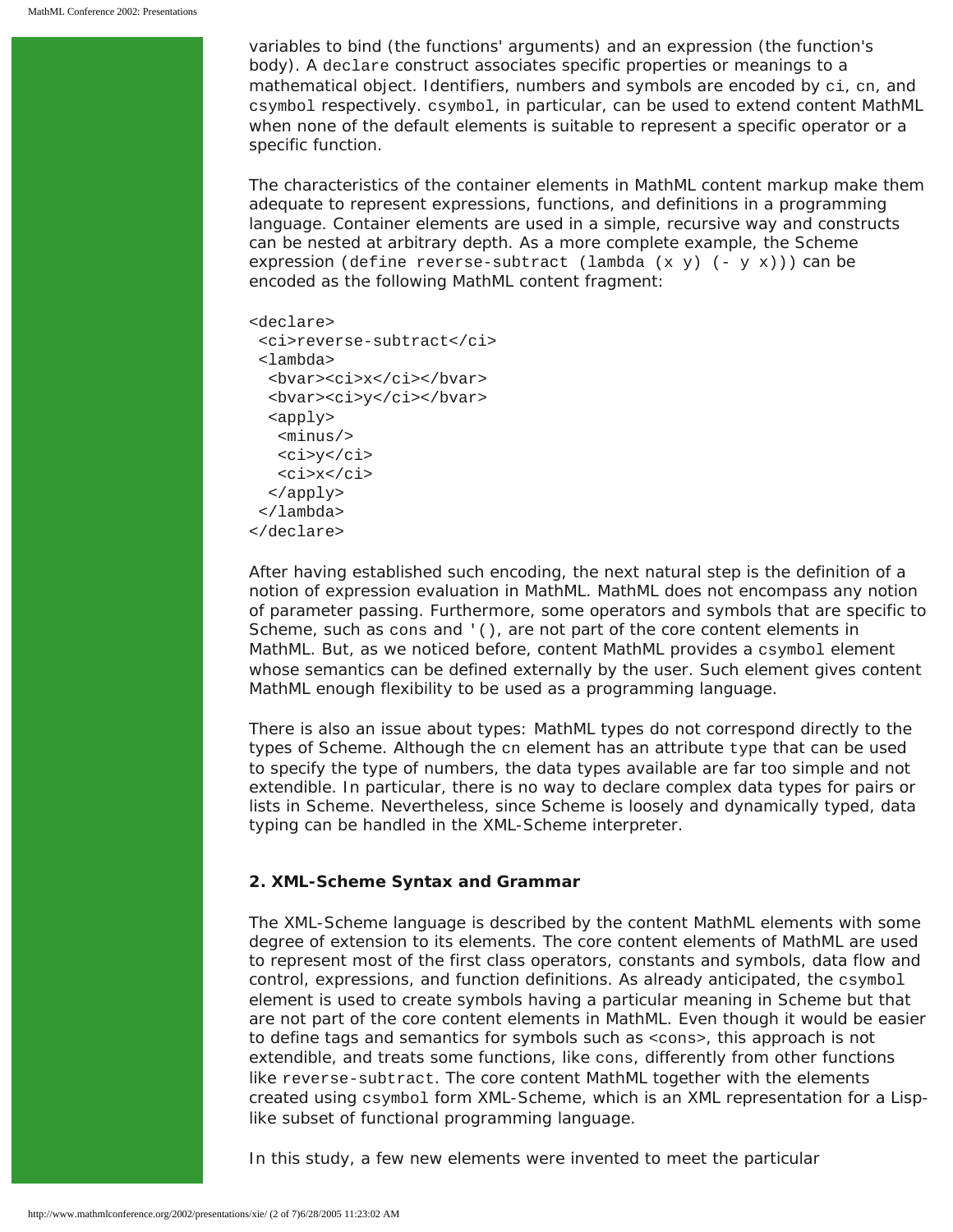requirements in Scheme. These were represented as a set of csymbols. In practice, these could equally well be elements in a separate namespace. The <xml-scheme> element is used as the root element in a document representing a program written in XML-Scheme. The Scheme constant '() is denoted by the symbol null. The Scheme constructor and destructors for pairs are denoted by the symbols cons, car, and cdr. The Scheme null? operator is denoted by a null? symbol in XML-Scheme.

We define a number of syntactic rules that define expression reduction and parameter passing. An apply construct whose first child is one of the first class operators or lambda construct performs operation on the rest of its children which are operands. An apply construct whose first child is ci indicates that its first child is an identifier to a function, and the rest of its children are the argument list. What follows is a complete example of XML-Scheme program that uses  $+$ ,  $-$ ,  $*$ , cons, if, lambda, and define. The corresponding Scheme expressions are illustrated in the XML comments.

```
<?xml version="1.0" encoding="UTF-8"?>
<xml-scheme>
\left\langle -\right\rangle (define my_pair (cons 1 -1)) -->
 <!-- (define my_abs (lambda (x) 
       (if (< x 0) (- x) (+ x))) -->
  <!-- (define my_double (lambda (x) 
       (* 2 x)) -->
  <!-- (define compose-fn (lambda (f1 f2) 
        (lambda (n) (f1 (f2 n))))) -->
  <!-- (define my_fun 
        (compose-fn my_double my_abs)) -->
  <!-- (my_fun (car my_pair)) -->
  <declare>
   <ci>my_pair</ci>
   <apply>
    <csymbol>cons</csymbol>
   <cn>1</cn>
   <cn>-1</cn>
   </apply>
  </declare>
  <declare>
   <ci>my_abs</ci>
   <lambda>
    <bvar><ci>x</ci></bvar>
    <piecewise>
     <piece>
      <apply>
       <minus/>
       <ci>x</ci>
      </apply>
      <apply>
      <lt/> <ci>x</ci>
      <cn>0</cn>
      </apply>
     </piece>
     <otherwise>
      <apply>
```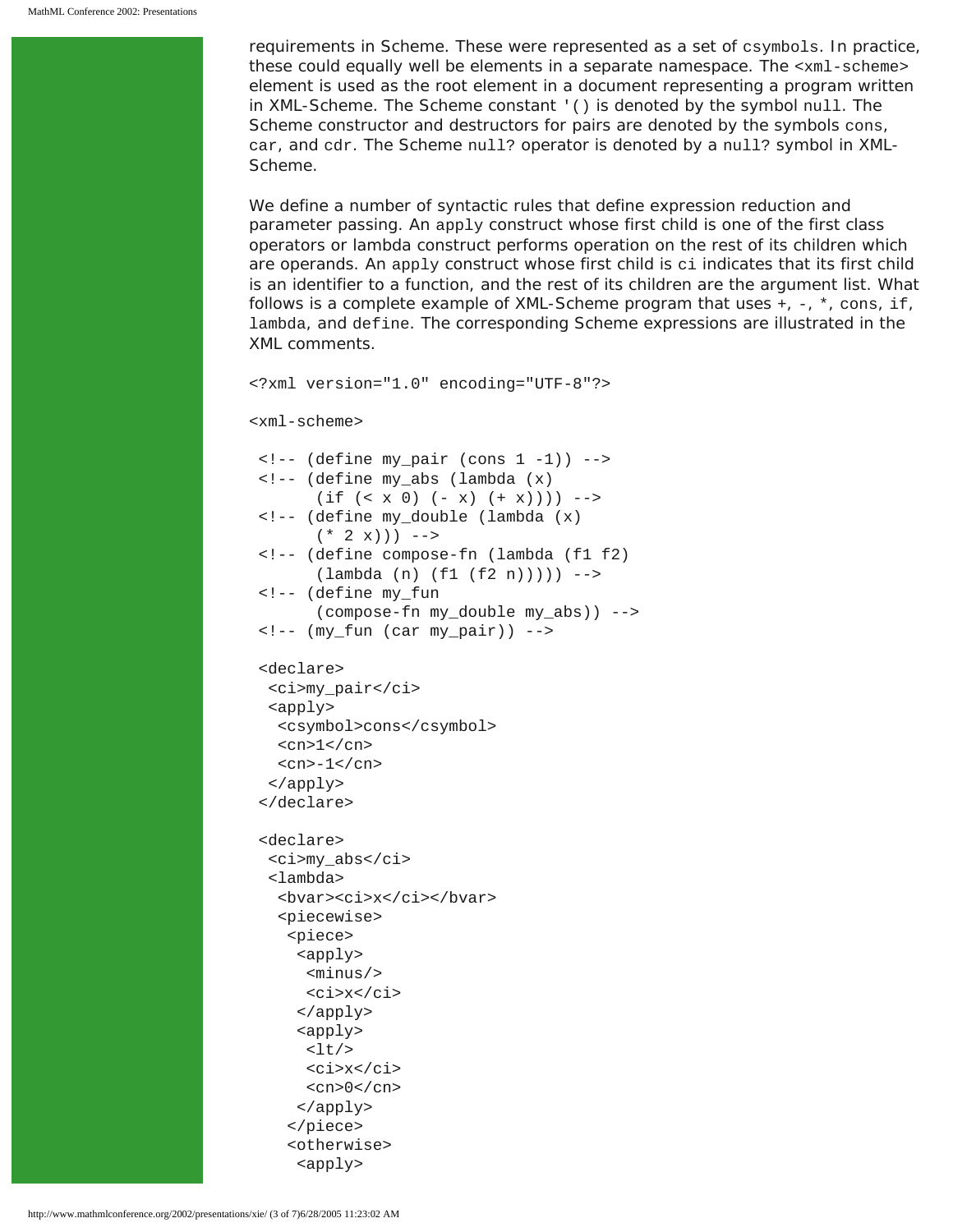```
 <plus/>
      <ci>x</ci>
     </apply> 
    </otherwise>
   </piecewise>
  </lambda>
 </declare>
 <declare>
  <ci>my_double</ci>
  <lambda>
   <bvar><ci>x</ci></bvar>
   <apply>
    <times/>
   <cn>2</cn>
    <ci>x</ci>
   </apply>
  </lambda>
 </declare>
 <declare>
  <ci>compose-fn</ci>
  <lambda>
   <bvar><ci>f1</ci></bvar>
   <bvar><ci>f2</ci></bvar>
   <lambda>
   <br />bvar><ci>n</ci></bvar>
    <apply>
     <ci>f1</ci>
     <apply>
     <ci>f2</ci>
      <ci>n</ci>
     </apply>
    </apply>
   </lambda>
  </lambda>
 </declare>
 <declare>
  <ci>my_fun</ci>
  <apply>
   <ci>compose-fn</ci>
   <ci>my_double</ci>
   <ci>my_abs</ci>
  </apply>
 </declare>
 <apply>
  <ci>my_fun</ci>
  <apply>
   <csymbol>car</csymbol>
   <ci>my_pair</ci>
  </apply>
 </apply>
```
</xml-scheme>

The program starts declaring a pair named  $my\_pair$  with value  $(1 - -1)$  created by the cons operation. Then, a function with the identifier of my\_abs is defined to calculate the absolute value of a variable. The second function that is named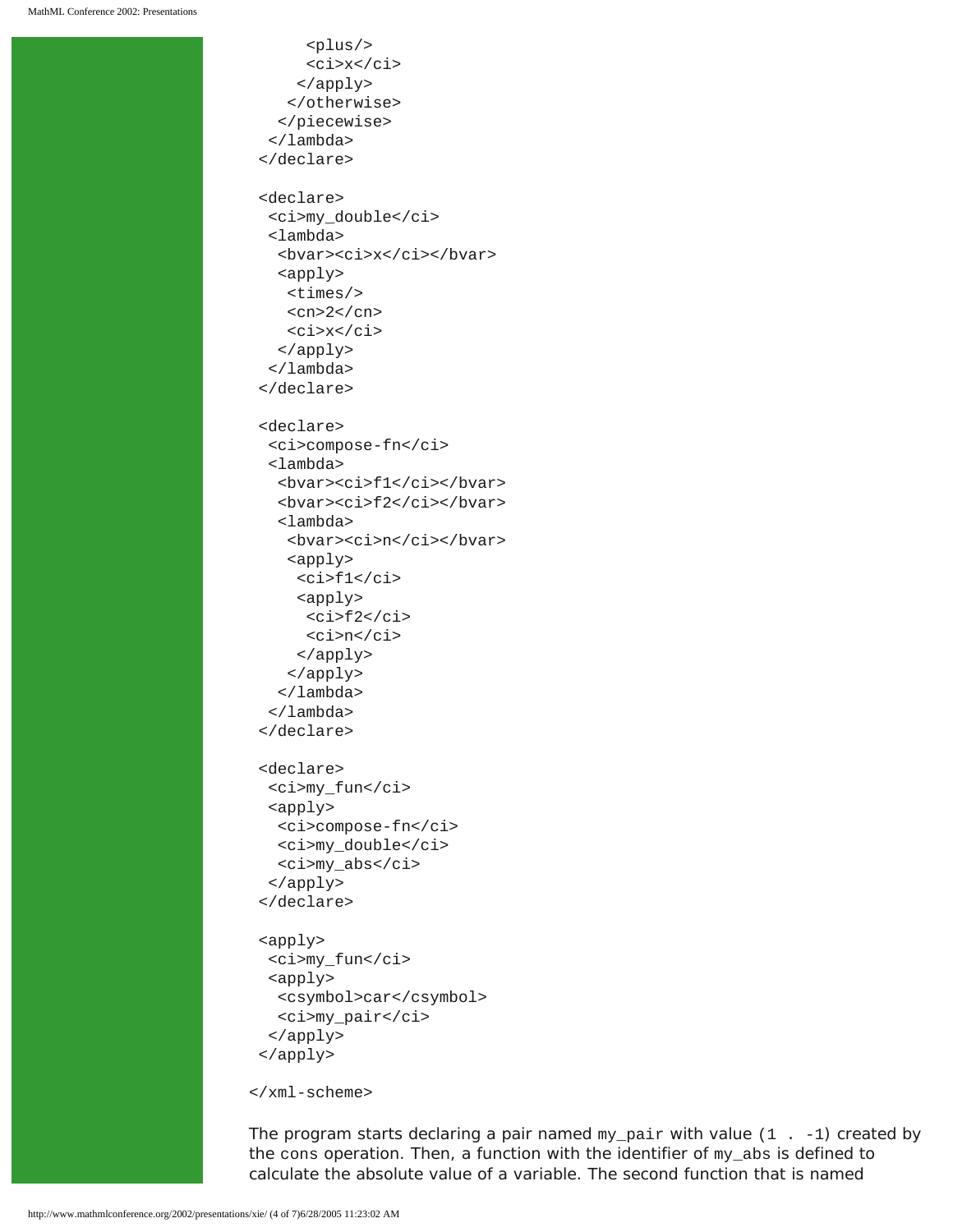my\_double will double a given value. The function that is called compose\_fn is composed of two general functions  $f1$  and  $f2$ , and a parameter n. The  $my\_fun$ function is defined by calling the compose  $\pm n$  with my double and my abs as arguments. Finally, the my\_fun function is called by passing the car value of my\_pair.

#### **3. XML-Scheme Interpreter**

The XML-Scheme interpreter was designed in an Object-Oriented model and implemented in Java [6]. Figure 1 shows a diagram with the most important classes of the XML-Scheme interpreter.



Figure 1 Class Diagrams of XML-Scheme Interpreter

The interpreter parses a program in XML-Scheme and executes it. The Xerces-J DOM parser [7] is used to parse the XML document with embodied Scheme expressions. The result of the parsing step is a DOM Document. The Document is then processed and evaluated in the XMLScheme class. The key operations include value computation, variable binding, and procedure creation and evaluation.

Data types are determined and checked while the evaluation moves on. Typing rules are the same as those in Scheme. Values handled by the interpreter are Java objects implementing the common Value interface. In this program, seventeen Scheme operators were implemented, including +, -, \*, /, <, =, define, lambda, if, cons, car, cdr, null?, '(), quote, quasiquote, and unquote. Data types handled by the interpreter include integer, real, Boolean, null and pair.

As procedure are first-class objects in Scheme, there is a class, FunctionValue, for objects representing procedure values. All the MathML operators recognized by the interpreter have a corresponding Java method that implements their semantics. The expression tree associated to define is treated as an identifier corresponding to a FunctionValue. When a procedure is called or an expression is processed, it is recursively evaluated. The Environment class uses a hash table structure to keep track of variable binding by associating each variable to its value. Variables are bound in two circumstances. The first one is in a declaration, which binds a value to a variable. The second one is when a function is applied to one or more arguments. In this case the arguments are evaluated, and their values are bound to the corresponding parameters of the function. It is worth noting that, despite the name "variable", in our interpreter there is no notion of assignment. Variables can be declared multiple times, but the association between a variable and its value is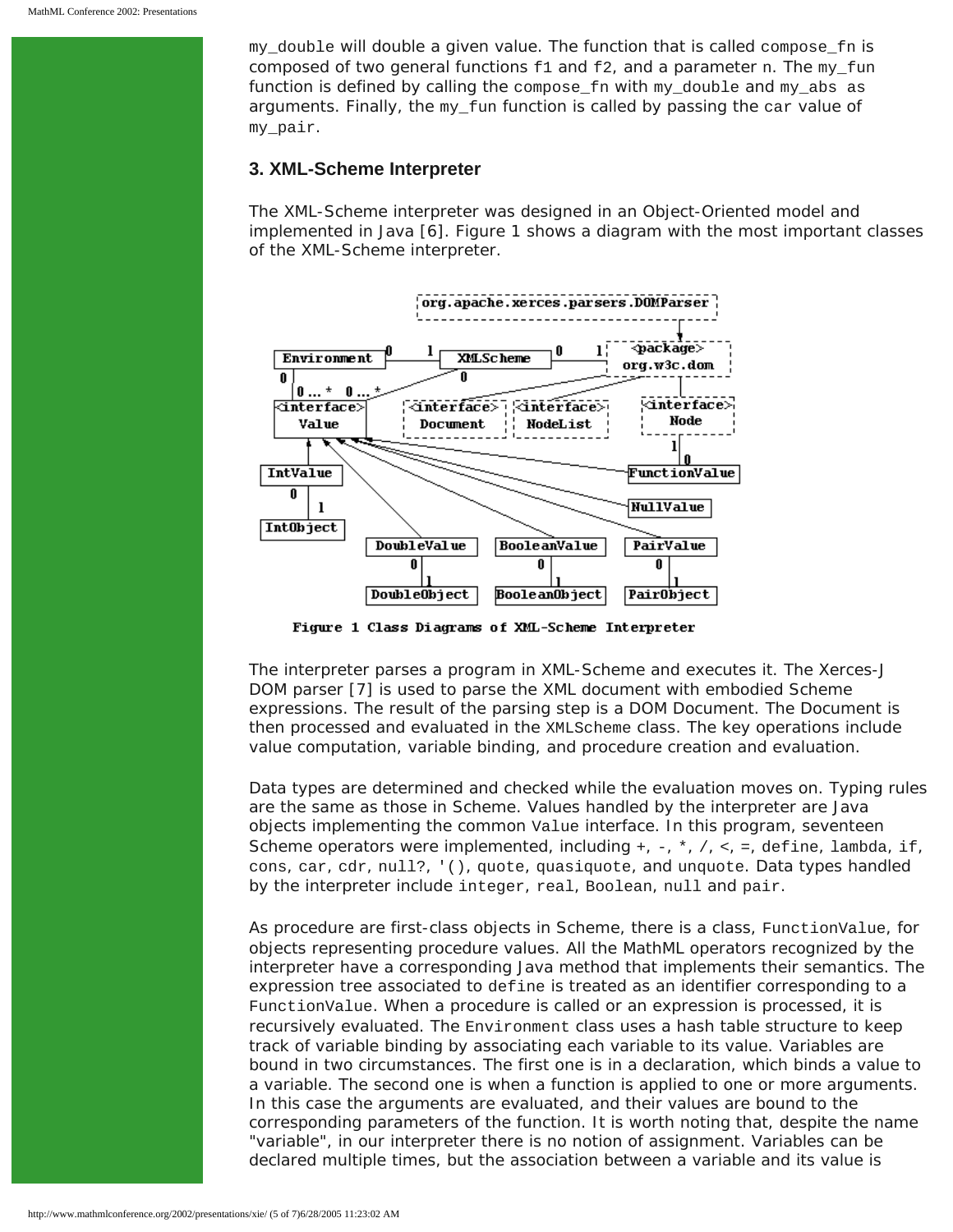static.

#### **4. Quotation**

One of the intriguing possibilities brought out by this work is the potential for using Lisp-style quasi- quoting mechanisms to construct XML documents in a natural, structured manner.

Scripting languages such as PHP [8] provide mechanisms to create document components in an unstructured manner, e.g.

```
\leq ?
     print("<ul>");
    for (\text{six} = 0; \text{six} < \text{count}(\text{Satuff}); \text{Six++}) {
           print("<li> $ix. $stuff($ix) </li>\n");
     }
?>
```
The above PHP fragment would be included in a web page with some later fragment providing the closing  $\langle \text{u} \rangle$ .

Note that the XHTML of the page would be explicit, and the dynamic content filled in by the print statements in the <? ?> processing directive. On one hand, this provides a familiar model of computation to C programmers. But on the other, it is error-prone and forces programmers and software tools to deal with multiple paradigms.

Another approach would be to adapt the solutions from the "program is data" world view of Lisp. The various dialects of Lisp all have mechanisms for "quoting" data. That is, they provide mechanisms to include data structures in a natural syntax in programs. Most modern Lisps, Scheme included, provide mechanisms for mostly quoted data to include executable code that fills in parts of the structure. This is usually called "quasi quoting." As an example, the following Scheme fragment defines mylist to be a quoted list structure with two sub-expressions (preceded by commas) evaluated and spliced in.

(set! mylist '(1 2 ,(+ 2 1) 4 ,(\* n n) 6))

We propose that a useful scripting model for XHTML documents would be to consider a document as quasi-quoted data. Then scripting components would be programs also in XML syntax (e.g. XML- Scheme) with evaluation indicated by an unquoting mechanism exactly analogous to the comma in Scheme. An example is as follows. This document fragment would be part of a larger document, which would be implicitly enclosed in <xs:[ ).

```
<... xmlns:xs="http://www.orcca.on.ca/MathML/XML-Scheme"
         xmlns:m="http://www.w3.org/TR/MathML2">
<ul>
  <li><p>A fragment of quasi-quoted data in XML 
format</p></li>
 <li>
   <xs:unquote>
    <m:apply>
     <m:ci>my_fun</m:ci>
     <m:apply>
      <m:csymbol>car</m:csymbol>
      <m:ci>my_pair</m:ci>
```